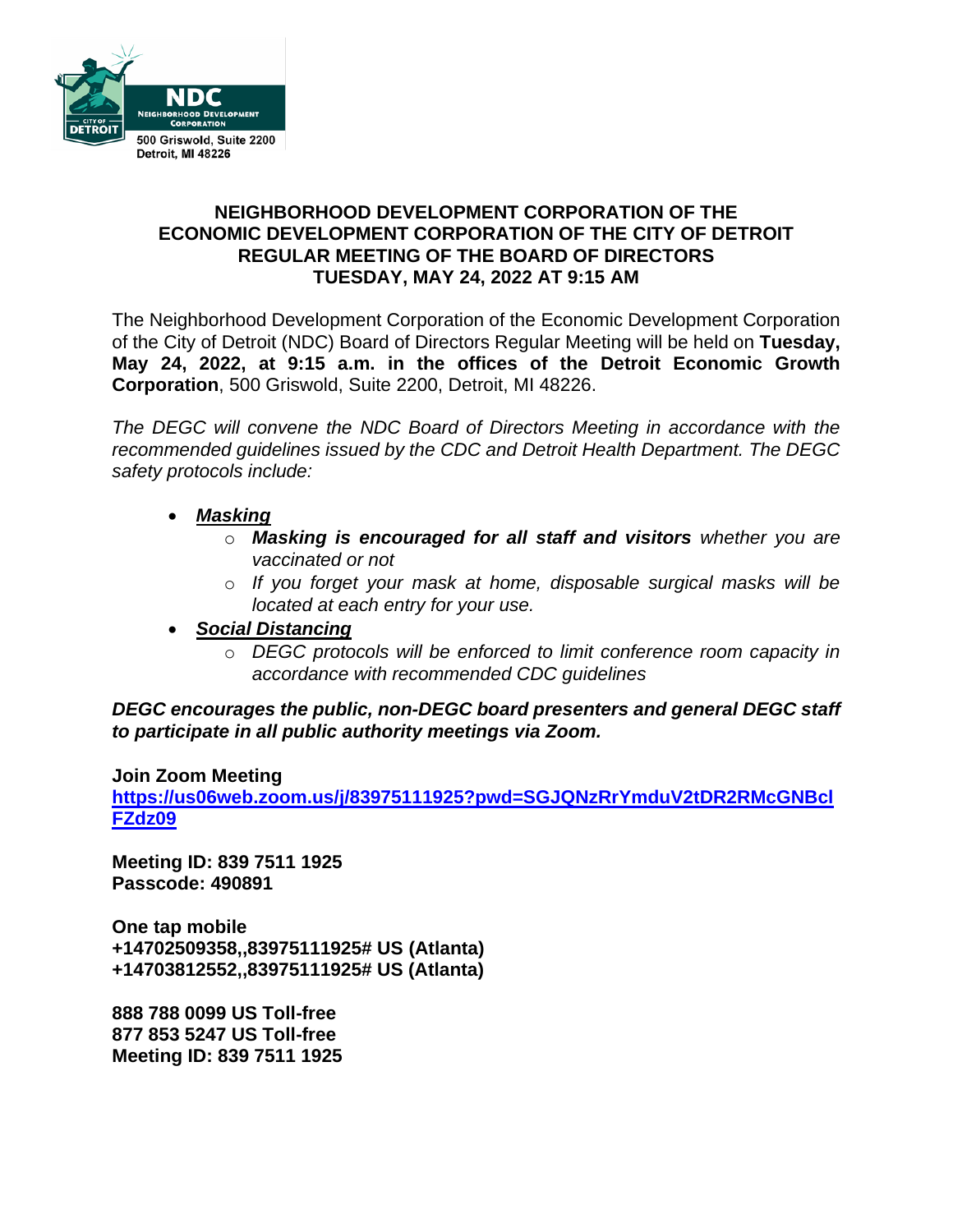

**Public Comment:** The NDC respectfully requests that members of the public who wish to speak during the Public Comment section of the meeting, send an email prior to the start of the meeting to [mljensen@degc.org.](mailto:mljensen@degc.org) A list of speakers will be generated and called upon during the meeting in the order the requests were received. In addition, any members of the public who wish to contact members of the NDC to provide input or ask questions on any business that will come before the NDC may send an email to [mljensen@degc.org](mailto:mljensen@degc.org) and such input or questions will be distributed to the NDC Board of Directors.

With advance notice of seven calendar days, the City of Detroit will provide interpreter services at public meetings, including American Sign Language, language translation and reasonable ADA accommodations. Please contact the Civil Rights, Inclusion and Opportunity Department at (313) 224-4950, through the TTY number 711, or email [crio@detroitmi.gov](mailto:crio@detroitmi.gov) to schedule these services.